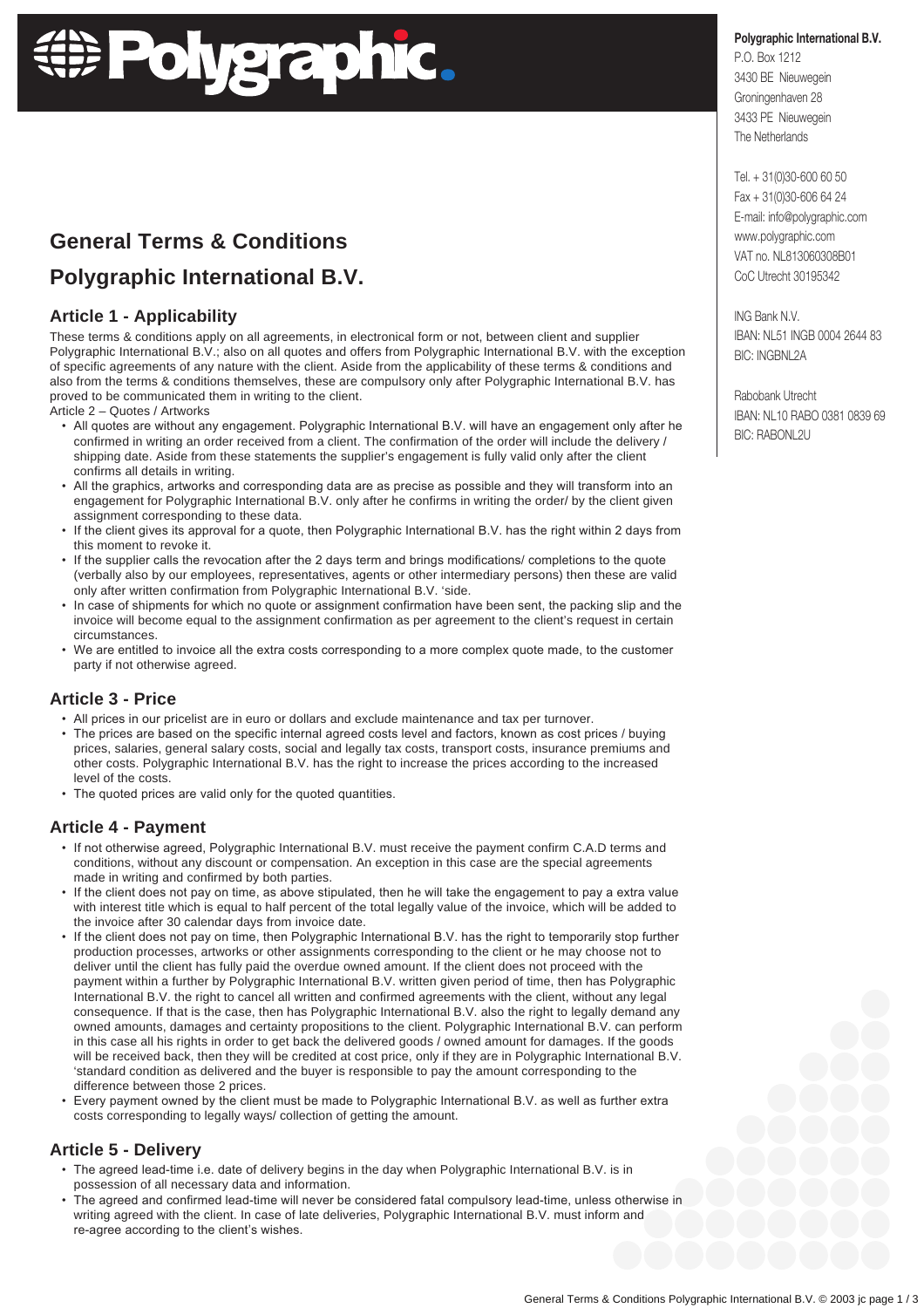# **Polygraphic.**

- Polygraphic International B.V. reserves the right to deliver 10% more or less from the ordered quantity.
- Overdue deliveries do not give the client any right to demand damage compensations of any kind as well as
- in case of not realizing by the client against Polygraphic International B.V. agreed duties. • The delivery of the goods in ready- to- ship condition should be done in the day when this was in writing communicated to the client.
- Color deviation not more then color nuances gives the client no right to reject the goods.

# **Article 6 - Acceptance**

- If the customer did not communicated any complaint within 14 days after receiving the goods, then it is hereby to conclude that he accepted the goods and their quality, according also to the terms mentioned in Art. 11. If the customer has communicated a complaint within those 14 days then it is compulsory that he leaves the goods in their original state, until Polygraphic International B.V. has finished his internal research regarding this issue.
- The customer is obligated to communicate to Polygraphic International B.V. any change of address within 10 days. Polygraphic International BV reserves the right to use the last communicated address of the customer, until the new address will be communicated.

# **Article 7 – Transport and handling costs**

- The transportation of all goods, part of a shipment to the customer, are customer responsibility, also if in the transport documents otherwise stated. Insurance of the goods to be shipped will be made on the customer costs and only at his prior written request.
- Return shipments will be accepted by Polygraphic International B.V. on its cost if he has agreed it in writing.
- Polygraphic International B.V. is entitled to charge handling costs in case of small amount orders.

# **Article 8 - Property**

- All artworks, models, technical forms and documents and other data with regard to various tasks given by the customer and made by Polygraphic International are Polygraphic International B.V. 's property, unless otherwise stated and in exchange for extra costs.
- The customer is obligated to make sure that all the above mentioned: artwork, models and other Polygraphic properties will not be copied. If this will not be the case, then he will be responsible to pay for the damage caused. Polygraphic International B.V. can give permission at any time for this damage to be refunded.
- The customer is not entitled to sell the goods which are not paid yet, therefore the only right is to hold the goods and afterwards to use them.
- All our delivered products remain our property until the moment full payment is being made, not being responsible for the customer's situation or for any other situation with influence to the customer. The customer will accept payment of extra costs and interest in case of late payment.
- As long as the right of property over the goods delivered is not being transferred to the customer, then has the customer no right to use these goods in his own interest, unless otherwise agreed in writing with Polygraphic International B.V.

# **Article 10 - Liability**

- The supplier is responsible for the quality of the goods he delivers.
- The supplier is responsible for incomplete shipments, considering also the stipulations in Art. 11.
- Polygraphic International B.V. is not responsible for damage caused during tasks execution to client's goods such as by third party, excepting the case when it is proved to be exclusively supplier's fault.
- Polygraphic International B.V. is not responsible for damage caused by adjusting the products to the legal laws requirements, including also the use of the products.
- Polygraphic International B.V. is not responsible for damage caused by faults of the third parties, which with permission/ request of the customer handle the goods to be delivered or execute activities according to client's instructions.
- The customer will protect Polygraphic International B.V. against claims regarding intellectual property, patents and author's rights of the goods delivered.
- Polygraphic International B.V. liability is being limited by the following factors:
	- The net invoiced value of the delivered goods,
	- As well as the extent of our company/products' insurances.
- Changes and faults in the order confirmation have to be passed on to Polygraphic International BV within 2 days from order confirmation receival. If this will be done after this term, then all extra costs such as: films, frames, printing costs can be invoiced to the customer. Polygraphic International B.V. is not responsible for the customer's extra costs.

# **Article 11 – Warranty / service**

 • If the goods/ part of the goods are being returned due to faults/ non accordance to the agreed standard within 6 months from delivery date, due to defective installations or manufacturing then these can be reprinted and delivered at the choice of Polygraphic International B.V. 1 time. Polygraphic International B.V. is not responsible for extra costs of any kind regarding this issue.

#### **Polygraphic International B.V.**

P.O. Box 1212 3430 BE Nieuwegein Groningenhaven 28 3433 PE Nieuwegein The Netherlands

Tel. + 31(0)30-600 60 50 Fax + 31(0)30-606 64 24 E-mail: info@polygraphic.com www.polygraphic.com VAT no. NL813060308B01 CoC Utrecht 30195342

ING Bank N.V. IBAN: NL51 INGB 0004 2644 83 BIC: INGBNL2A

Rabobank Utrecht IBAN: NL10 RABO 0381 0839 69 BIC: RABONL2U